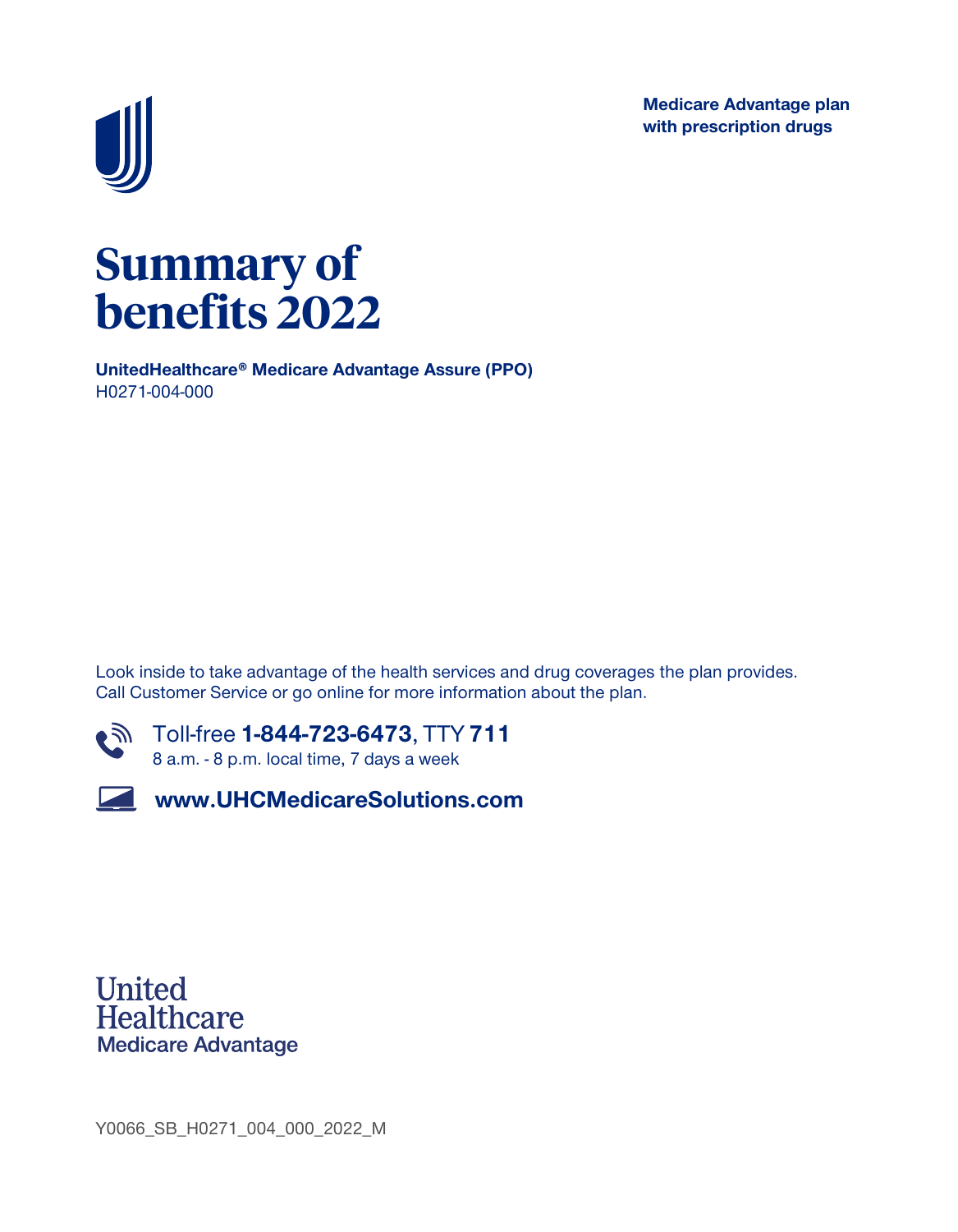# **Summary of benefits**

#### **January 1st, 2022 - December 31st, 2022**

**The benefit information provided is a summary of what we cover and what you pay. It doesn't list every service that we cover or list every limitation or exclusion. The Evidence of Coverage (EOC) provides a complete list of services we cover. You can see it online at www.UHCMedicareSolutions.com or you can call Customer Service for help. When you enroll in the plan you will get information that tells you where you can go online to view your Evidence of Coverage.**

#### **About this plan.**

**UnitedHealthcare® Medicare Advantage Assure (PPO) is a Medicare Advantage PPO plan with a Medicare contract.**

**To join this plan, you must be entitled to Medicare Part A, be enrolled in Medicare Part B, live within our service area listed below, and be a United States citizen or lawfully present in the United States.**

**Our service area includes these counties in:**

**Illinois: Boone, Bureau, Carroll, Cook, DeKalb, DuPage, Henderson, Henry, Jo Daviess, Kane, Kankakee, Kendall, Knox, Lake, Lee, Marshall, McHenry, McLean, Mercer, Ogle, Peoria, Putnam, Rock Island, Sangamon, Stark, Stephenson, Tazewell, Warren, Whiteside, Will, Winnebago, Woodford.**

#### **Use network providers and pharmacies.**

**UnitedHealthcare® Medicare Advantage Assure (PPO) has a network of doctors, hospitals, pharmacies, and other providers. With this plan, you have the freedom to see any provider nationwide that accepts Medicare. Plus, you have the flexibility to access a network of local providers. You may pay a higher copay or coinsurance when you see an out-of-network provider. When looking at the following charts you'll see the cost differences for network vs. out-of-network care and services. If you use pharmacies that are not in our network, the plan may not pay for those drugs, or you may pay more than you pay at a network pharmacy.**

**You can go to www.UHCMedicareSolutions.com to search for a network provider or pharmacy using the online directories. You can also view the plan Drug List (Formulary) to see what drugs are covered, and if there are any restrictions.**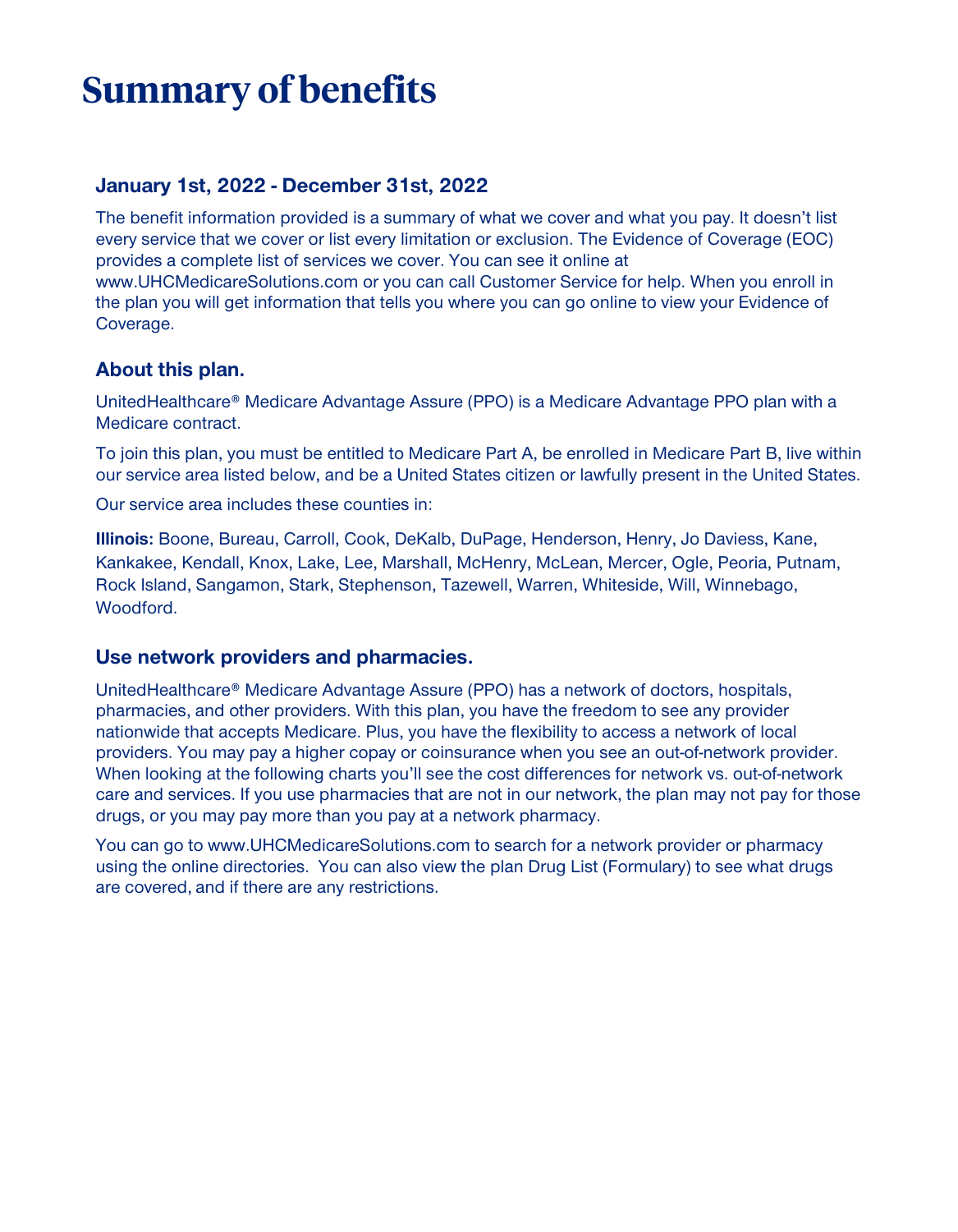# **UnitedHealthcare® Medicare Advantage Assure (PPO)**

#### **Premiums and Benefits**

|                                                                              | <b>In-Network</b>                                                                                                                                                                                                                                                                                        | <b>Out-of-Network</b>                                                                   |
|------------------------------------------------------------------------------|----------------------------------------------------------------------------------------------------------------------------------------------------------------------------------------------------------------------------------------------------------------------------------------------------------|-----------------------------------------------------------------------------------------|
| <b>Monthly Plan Premium</b>                                                  | \$29.10                                                                                                                                                                                                                                                                                                  |                                                                                         |
| <b>Annual Medical Deductible</b>                                             | This plan does not have a deductible.                                                                                                                                                                                                                                                                    |                                                                                         |
| <b>Maximum Out-of-Pocket Amount</b><br>(does not include prescription drugs) | \$7,550 annually for<br>Medicare-covered<br>services you receive from<br>in-network providers.                                                                                                                                                                                                           | \$11,300 annually for<br>Medicare-covered<br>services you receive from<br>any provider. |
|                                                                              | If you reach the limit on out-of-pocket costs, you keep<br>getting covered hospital and medical services and we<br>will pay the full cost for the rest of the year.<br>Please note that you will still need to pay your<br>monthly premiums and share of the cost for your Part<br>D prescription drugs. |                                                                                         |
|                                                                              |                                                                                                                                                                                                                                                                                                          |                                                                                         |
| <b>Medicare Cost Sharing</b>                                                 | If you have full Medicaid benefits or are a Qualified<br>Medicare Beneficiary, you will pay \$0 for your<br>Medicare-covered services as noted by the cost<br>sharing in this chart.                                                                                                                     |                                                                                         |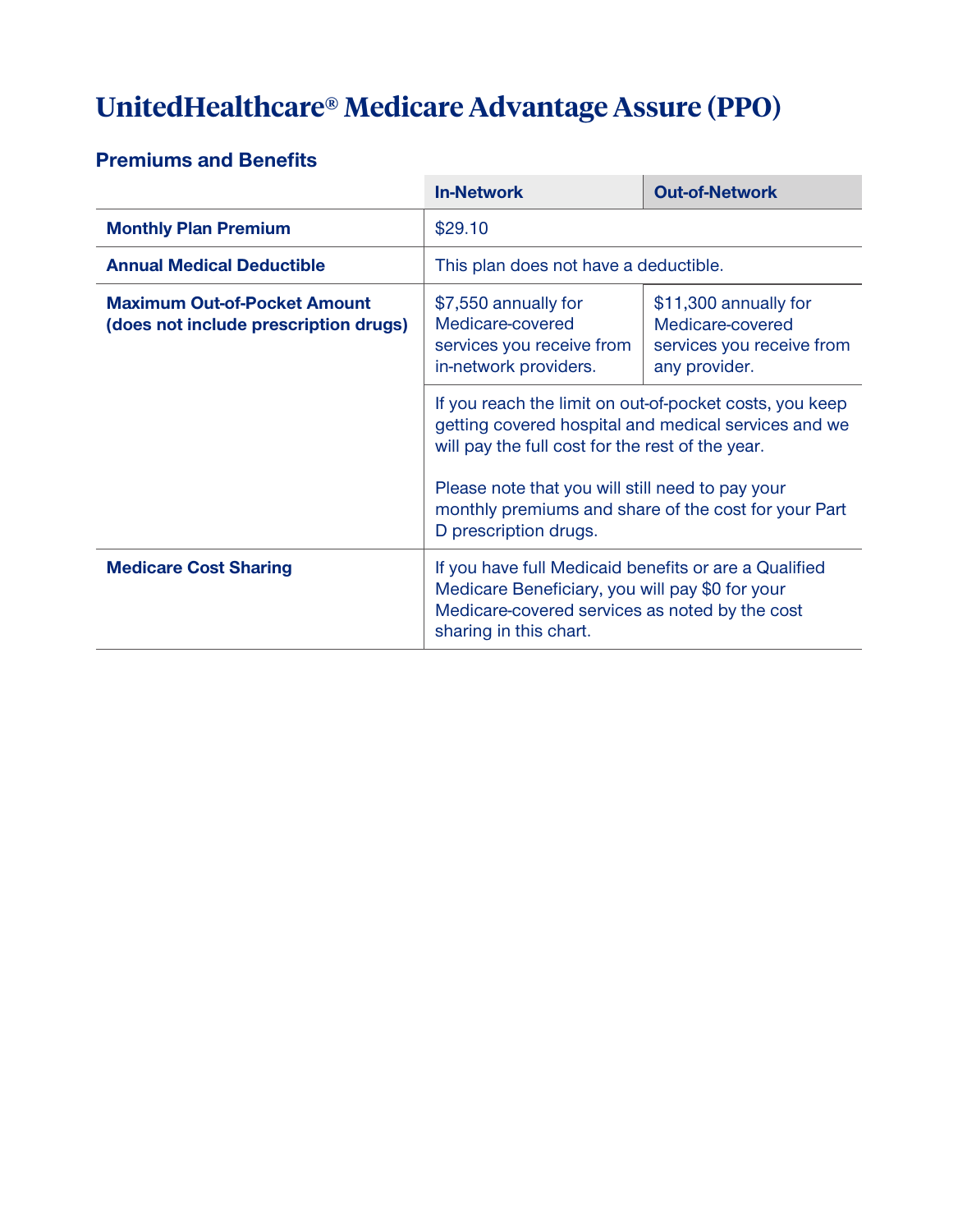# **UnitedHealthcare® Medicare Advantage Assure (PPO)**

|                                                                                                                |                                                                | <b>In-Network</b>                                                                                                                                                                                                                      | <b>Out-of-Network</b>                                        |
|----------------------------------------------------------------------------------------------------------------|----------------------------------------------------------------|----------------------------------------------------------------------------------------------------------------------------------------------------------------------------------------------------------------------------------------|--------------------------------------------------------------|
| <b>Inpatient Hospital</b> <sup>2</sup>                                                                         |                                                                | \$0 copay per stay,<br>up to \$275 copay per<br>day: for days 1-6<br>and \$0 copay per day:<br>for days 7 and beyond                                                                                                                   | 30% coinsurance per<br>stay                                  |
|                                                                                                                |                                                                | Our plan covers an unlimited number of days for an<br>inpatient hospital stay.                                                                                                                                                         |                                                              |
| <b>Outpatient</b><br><b>Hospital</b><br>Cost sharing for<br>additional plan<br>covered services<br>will apply. | Ambulatory<br><b>Surgical Center</b><br>(ASC) <sup>2</sup>     | \$0 copay for a diagnostic<br>colonoscopy<br>\$0 copay - 20%<br>coinsurance otherwise                                                                                                                                                  | 30% coinsurance                                              |
|                                                                                                                | Outpatient<br>Hospital,<br>including<br>surgery <sup>2</sup>   | \$0 copay for a diagnostic<br>colonoscopy<br>\$0 copay - 20%<br>coinsurance otherwise                                                                                                                                                  | 30% coinsurance                                              |
|                                                                                                                | Outpatient<br>Hospital<br>Observation<br>Services <sup>2</sup> | \$0 copay - 20%<br>coinsurance                                                                                                                                                                                                         | 30% coinsurance                                              |
| <b>Doctor Visits</b>                                                                                           | <b>Primary Care</b><br>Provider                                | \$0 copay                                                                                                                                                                                                                              | 30% coinsurance                                              |
|                                                                                                                | Specialists <sup>2</sup>                                       | \$0 copay - 20%<br>coinsurance                                                                                                                                                                                                         | 30% coinsurance                                              |
|                                                                                                                | <b>Virtual Medical</b><br><b>Visits</b>                        | \$0 copay; Speak to network telehealth providers<br>using your computer or mobile device.                                                                                                                                              |                                                              |
| <b>Preventive Care</b>                                                                                         | Medicare-covered                                               | \$0 copay                                                                                                                                                                                                                              | \$0 copay - 30%<br>coinsurance (depending<br>on the service) |
|                                                                                                                |                                                                | Abdominal aortic aneurysm screening<br>Alcohol misuse counseling<br>Annual "Wellness" visit<br>Bone mass measurement<br>Breast cancer screening (mammogram)<br>Cardiovascular disease (behavioral therapy)<br>Cardiovascular screening |                                                              |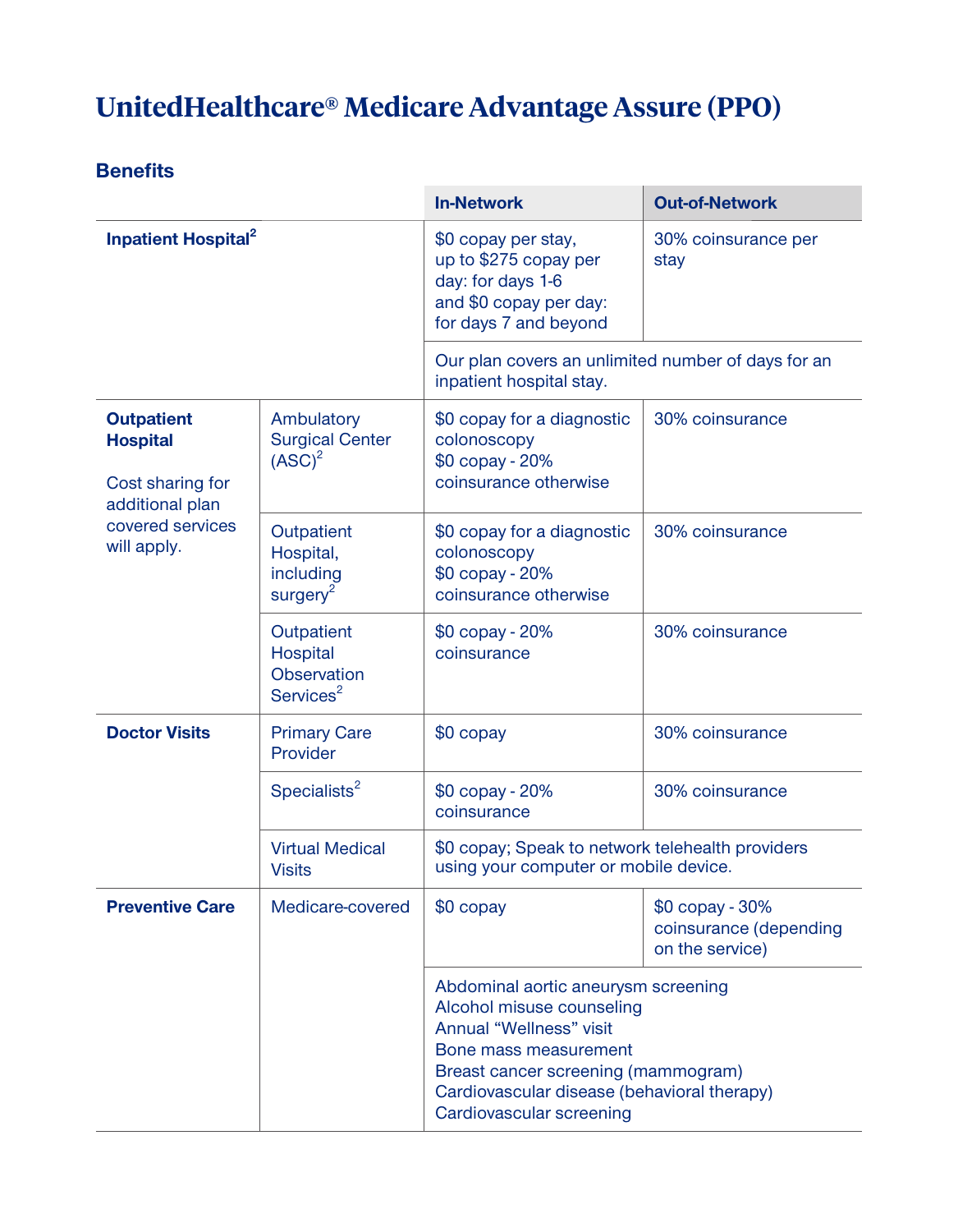|                                 |                  | <b>In-Network</b>                                                                                                                                                                                                                                                                                                                                                                                                                                                                                                                                                                                                                                                                                                                                                                                                                                                                                                                                                                                                                                       | <b>Out-of-Network</b>                       |
|---------------------------------|------------------|---------------------------------------------------------------------------------------------------------------------------------------------------------------------------------------------------------------------------------------------------------------------------------------------------------------------------------------------------------------------------------------------------------------------------------------------------------------------------------------------------------------------------------------------------------------------------------------------------------------------------------------------------------------------------------------------------------------------------------------------------------------------------------------------------------------------------------------------------------------------------------------------------------------------------------------------------------------------------------------------------------------------------------------------------------|---------------------------------------------|
|                                 |                  | Cervical and vaginal cancer screening<br>Colorectal cancer screenings (colonoscopy, fecal<br>occult blood test, flexible sigmoidoscopy)<br><b>Depression screening</b><br>Diabetes screenings and monitoring<br><b>Hepatitis C screening</b><br><b>HIV</b> screening<br>Lung cancer with low dose computed tomography<br>(LDCT) screening<br>Medical nutrition therapy services<br>Medicare Diabetes Prevention Program (MDPP)<br>Obesity screenings and counseling<br>Prostate cancer screenings (PSA)<br>Sexually transmitted infections screenings and<br>counseling<br>Tobacco use cessation counseling (counseling for<br>people with no sign of tobacco-related disease)<br>Vaccines, including those for the flu, Hepatitis B,<br>pneumonia, or COVID-19<br>"Welcome to Medicare" preventive visit (one-time)<br>Any additional preventive services approved by<br>Medicare during the contract year will be covered.<br>This plan covers preventive care screenings and<br>annual physical exams at 100% when you use in-<br>network providers. |                                             |
|                                 |                  |                                                                                                                                                                                                                                                                                                                                                                                                                                                                                                                                                                                                                                                                                                                                                                                                                                                                                                                                                                                                                                                         |                                             |
|                                 | Routine physical | \$0 copay; 1 per year*                                                                                                                                                                                                                                                                                                                                                                                                                                                                                                                                                                                                                                                                                                                                                                                                                                                                                                                                                                                                                                  | 30% coinsurance; 1 per<br>year <sup>*</sup> |
| <b>Emergency Care</b>           |                  | \$0 copay - \$90 copay (\$0 copay for emergency care<br>outside the United States) per visit<br>If you are admitted to the hospital within 24 hours,<br>you pay the inpatient hospital copay instead of the<br>Emergency copay. See the "Inpatient Hospital"<br>section of this booklet for other costs.                                                                                                                                                                                                                                                                                                                                                                                                                                                                                                                                                                                                                                                                                                                                                |                                             |
| <b>Urgently Needed Services</b> |                  | $$0$ copay - $$65$ copay<br>(\$0 copay for urgently needed services outside the<br>United States) per visit                                                                                                                                                                                                                                                                                                                                                                                                                                                                                                                                                                                                                                                                                                                                                                                                                                                                                                                                             |                                             |

T.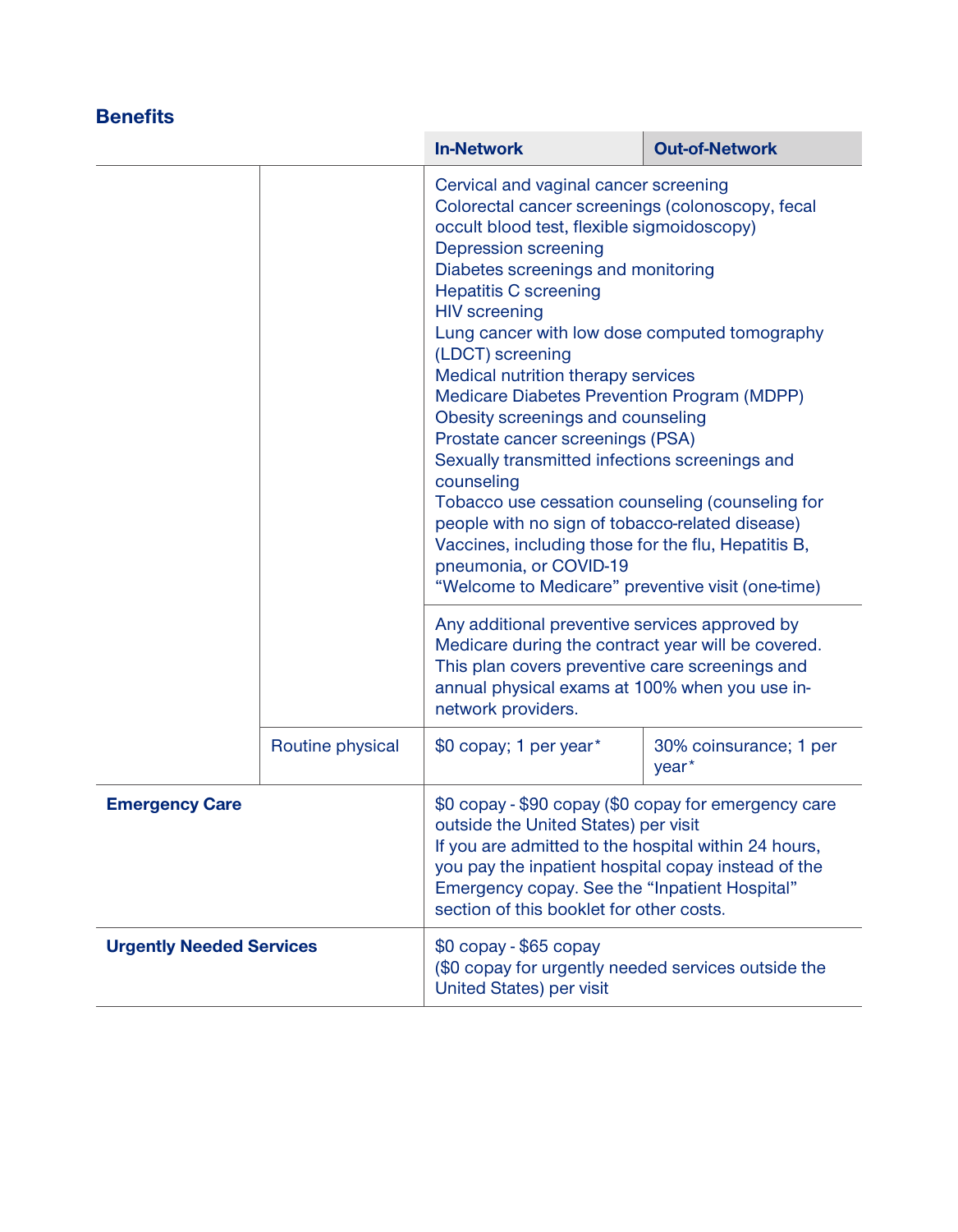|                                                                                    |                                                                             | <b>In-Network</b>                                                                                                                                                                                                     | <b>Out-of-Network</b>                                          |
|------------------------------------------------------------------------------------|-----------------------------------------------------------------------------|-----------------------------------------------------------------------------------------------------------------------------------------------------------------------------------------------------------------------|----------------------------------------------------------------|
| <b>Diagnostic Tests,</b><br><b>Lab and</b><br><b>Radiology</b><br>Services, and X- | Diagnostic<br>radiology services<br>(e.g. $MRI)^2$                          | \$0 copay for each<br>diagnostic mammogram<br>\$0 copay - 20%<br>coinsurance otherwise                                                                                                                                | 30% coinsurance                                                |
| <b>Rays</b>                                                                        | Lab services <sup>2</sup>                                                   | $$0$ copay                                                                                                                                                                                                            | $$0$ copay                                                     |
|                                                                                    | Diagnostic tests<br>and procedures <sup>2</sup>                             | \$0 copay - 20%<br>coinsurance                                                                                                                                                                                        | 30% coinsurance                                                |
|                                                                                    | Therapeutic<br>Radiology <sup>2</sup>                                       | \$0 copay - 20%<br>coinsurance                                                                                                                                                                                        | 30% coinsurance                                                |
|                                                                                    | <b>Outpatient X-</b><br>rays $2$                                            | \$0 copay - 20%<br>coinsurance                                                                                                                                                                                        | 30% coinsurance                                                |
| <b>Hearing Services</b>                                                            | Exam to diagnose<br>and treat hearing<br>and balance<br>issues <sup>2</sup> | \$0 copay - 20%<br>coinsurance                                                                                                                                                                                        | 30% coinsurance                                                |
|                                                                                    | Routine hearing<br>exam                                                     | \$0 copay; 1 per year*                                                                                                                                                                                                | 30% coinsurance; 1 per<br>year <sup>*</sup>                    |
|                                                                                    | Hearing aid $^2$                                                            | \$2,000 allowance for hearing aids, up to 2 hearing<br>aids every year through UnitedHealthcare Hearing.*<br>Includes hearing aids delivered directly to you with<br>virtual follow-up care through Right2You (select |                                                                |
|                                                                                    |                                                                             | models), through UnitedHealthcare Hearing.                                                                                                                                                                            |                                                                |
| <b>Routine Dental</b><br><b>Benefits</b>                                           | Preventive                                                                  | \$0 copay for exams,<br>cleanings, x-rays, and<br>fluoride*                                                                                                                                                           | \$0 copay for exams,<br>cleanings, x-rays, and<br>fluoride*    |
|                                                                                    | Comprehensive <sup>2</sup>                                                  | \$0 copay for<br>comprehensive dental<br>services*                                                                                                                                                                    | \$0 copay for<br>comprehensive dental<br>services <sup>*</sup> |
|                                                                                    | <b>Benefit limit</b>                                                        | \$3,500 combined limit on all covered dental services*<br>If you choose to see an out-of-network dentist you<br>might be billed more, even for services listed as \$0<br>copay                                        |                                                                |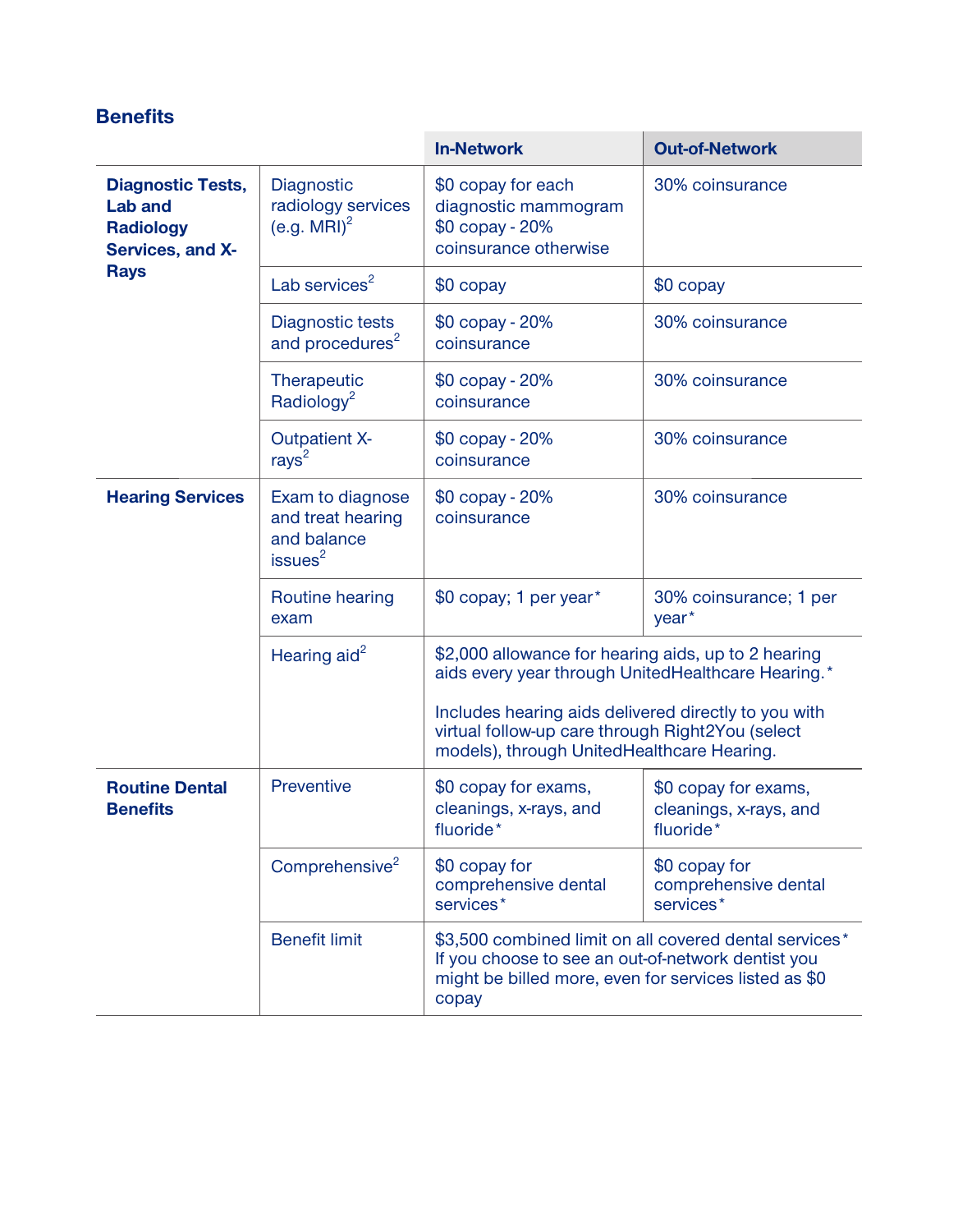|                        |                                                                           | <b>In-Network</b>                                                                                                                                                                                                                          | <b>Out-of-Network</b>                                   |
|------------------------|---------------------------------------------------------------------------|--------------------------------------------------------------------------------------------------------------------------------------------------------------------------------------------------------------------------------------------|---------------------------------------------------------|
| <b>Vision Services</b> | Exam to diagnose<br>and treat diseases<br>and conditions of<br>the $eye2$ | \$0 copay                                                                                                                                                                                                                                  | 30% coinsurance                                         |
|                        | Eyewear after<br>cataract surgery                                         | $$0$ copay                                                                                                                                                                                                                                 | 30% coinsurance                                         |
|                        | Routine eye exam                                                          | \$0 copay; 1 every year*                                                                                                                                                                                                                   | 30% coinsurance; 1<br>every year*                       |
|                        | Routine eyewear                                                           | lenses through UnitedHealthcare Vision. Standard<br>single, bifocal, trifocal, or progressive lenses are<br>covered in full.*<br>Home delivered eyewear available nationwide<br>through UnitedHealthcare Vision (select products<br>only). | \$0 copay; up to \$300 every year for frames or contact |
| <b>Mental Health</b>   | Inpatient visit <sup>2</sup>                                              | \$0 copay per stay,<br>up to \$275 copay per<br>day: for days 1-6<br>and \$0 copay per day:<br>for days 7-90                                                                                                                               | 30% coinsurance per<br>stay                             |
|                        |                                                                           | Our plan covers 90 days for an inpatient hospital stay.                                                                                                                                                                                    |                                                         |
|                        | Outpatient group<br>therapy visit <sup>2</sup>                            | \$0 copay - 20%<br>coinsurance                                                                                                                                                                                                             | 30% coinsurance                                         |
|                        | Outpatient<br>individual therapy<br>visit <sup>2</sup>                    | \$0 copay - 20%<br>coinsurance                                                                                                                                                                                                             | 30% coinsurance                                         |
|                        | <b>Virtual Mental</b><br><b>Health Visits</b>                             | \$0 copay; Speak to network telehealth providers<br>using your computer or mobile device.                                                                                                                                                  |                                                         |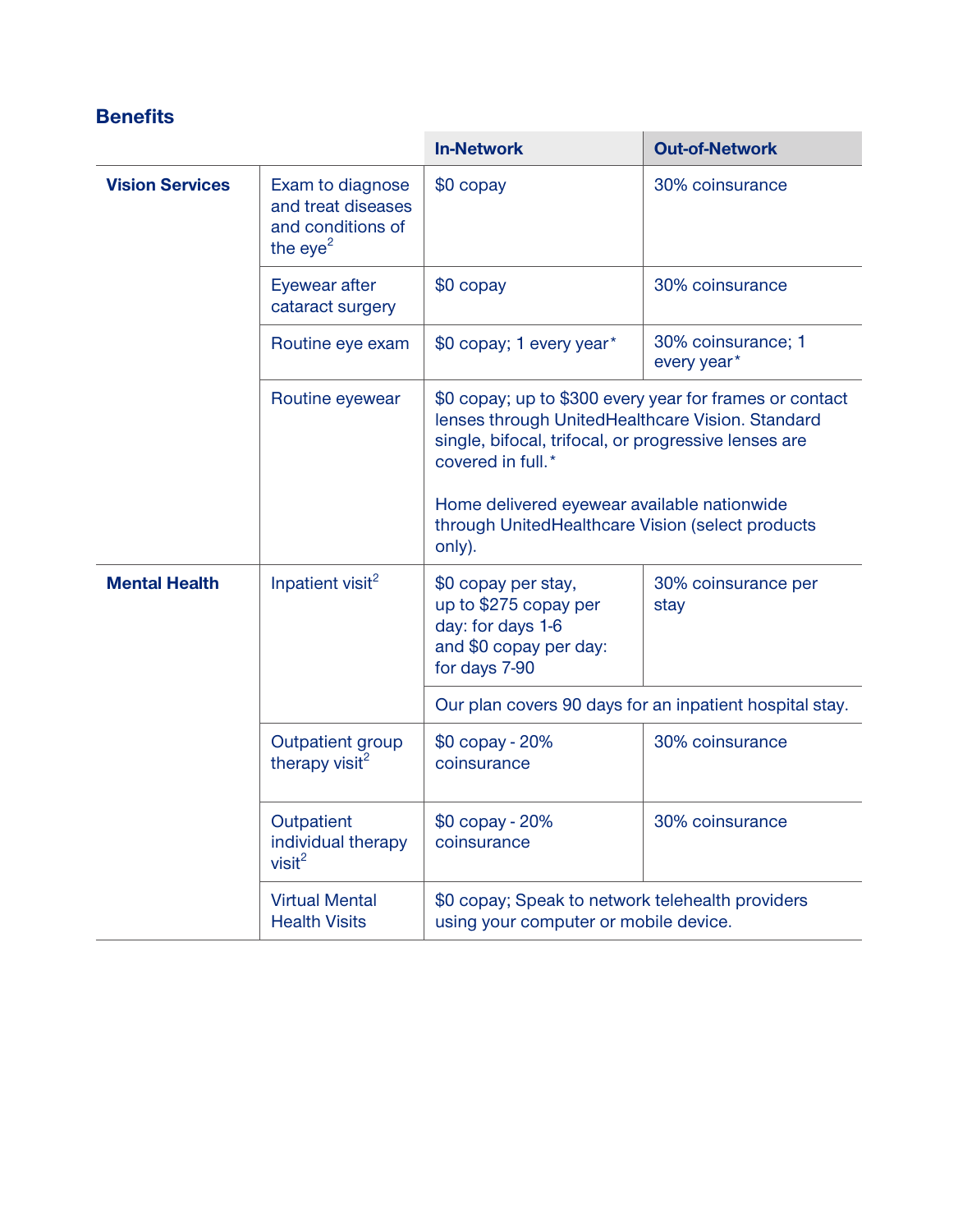|                                                                                                                 |                                           | <b>In-Network</b>                                                                                                                                                                                                                                                                                                                                                                                                | <b>Out-of-Network</b>                                                  |
|-----------------------------------------------------------------------------------------------------------------|-------------------------------------------|------------------------------------------------------------------------------------------------------------------------------------------------------------------------------------------------------------------------------------------------------------------------------------------------------------------------------------------------------------------------------------------------------------------|------------------------------------------------------------------------|
| <b>Skilled Nursing Facility (SNF)<sup>2</sup></b><br>(Stay must meet Medicare coverage<br>criteria)             |                                           | You pay the Original<br>Medicare cost sharing<br>amount for 2022 which<br>will be set by CMS in the<br>fall of 2021. These are<br>2021 cost sharing<br>amounts and may<br>change for 2022. Our<br>plan will provide updated<br>rates as soon as they are<br>released.<br>\$0 copay per day for<br>days 1-100, or;<br>\$0 copay per day: for<br>days 1-20<br>and up to \$185.50 copay<br>per day: for days 21-100 | 30% coinsurance per<br>stay, up to 100 days                            |
|                                                                                                                 |                                           | Our plan covers up to 100 days in a SNF.                                                                                                                                                                                                                                                                                                                                                                         |                                                                        |
| Physical therapy and speech and<br>language therapy visit <sup>2</sup>                                          |                                           | \$0 copay - 20%<br>coinsurance                                                                                                                                                                                                                                                                                                                                                                                   | 30% coinsurance                                                        |
| Ambulance <sup>2</sup><br>Your provider must obtain prior<br>authorization for non-emergency<br>transportation. |                                           | \$0 copay - 20%<br>coinsurance for ground<br>\$0 copay - 20%<br>coinsurance for air                                                                                                                                                                                                                                                                                                                              | 20% coinsurance for<br>ground<br>20% coinsurance for air               |
| <b>Routine Transportation</b>                                                                                   |                                           | \$0 copay for 36 one-way<br>trips to or from approved<br>locations, such as<br>medically related<br>appointments, gyms and<br>pharmacies*                                                                                                                                                                                                                                                                        | 75% coinsurance*                                                       |
| <b>Medicare Part B</b><br><b>Prescription</b><br><b>Drugs</b>                                                   | Chemotherapy<br>drugs <sup>2</sup>        | \$0 copay - 20%<br>coinsurance                                                                                                                                                                                                                                                                                                                                                                                   | 30% coinsurance                                                        |
| Part B drugs may<br>be subject to Step<br>Therapy. See your<br>Evidence of<br>Coverage for<br>details.          | <b>Other Part B</b><br>drugs <sup>2</sup> | \$0 copay for allergy<br>antigens<br>\$0 copay - 20%<br>coinsurance for all others                                                                                                                                                                                                                                                                                                                               | \$0 copay for allergy<br>antigens<br>30% coinsurance for all<br>others |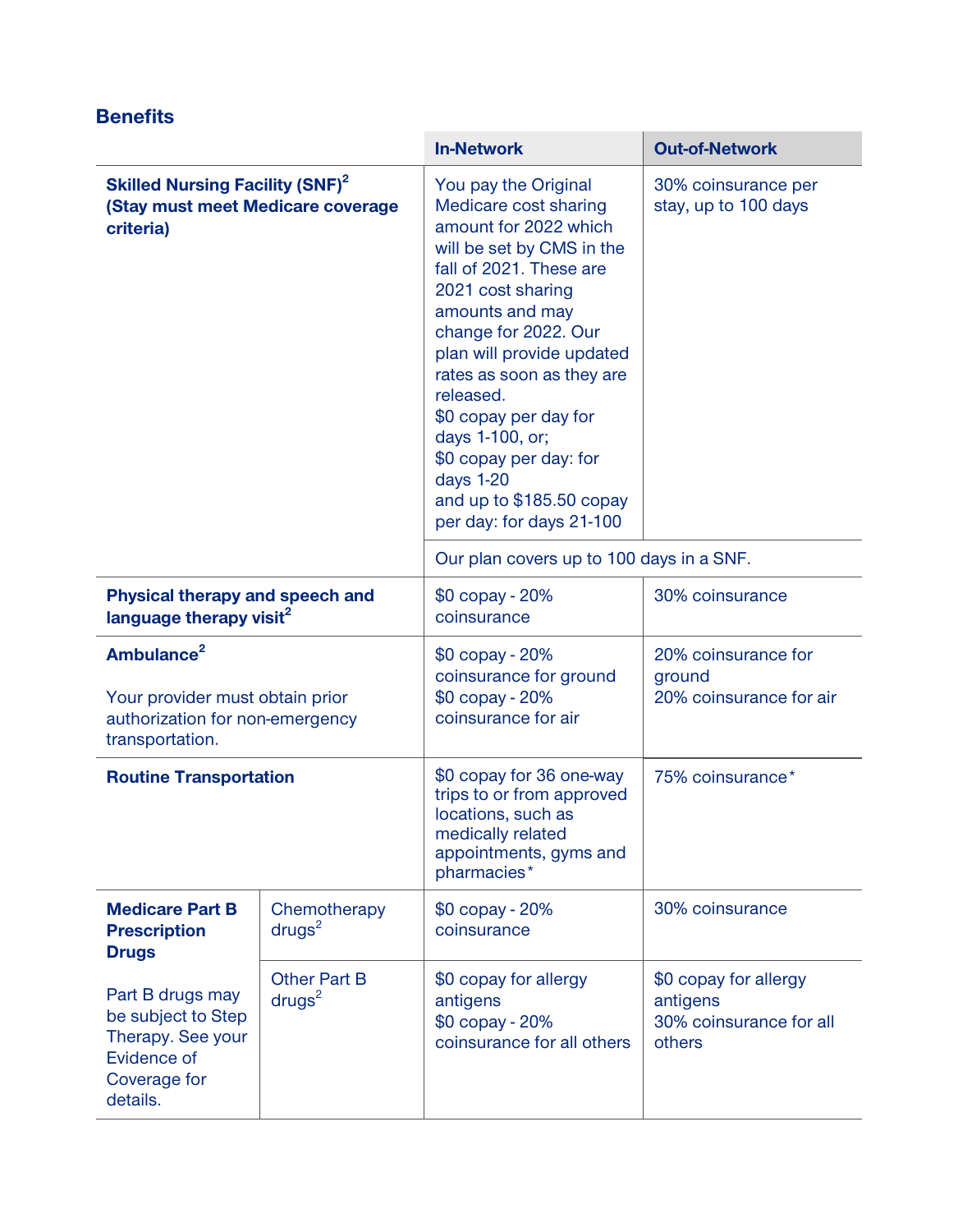#### **Prescription Drugs**

**If you do qualify for Low-Income Subsidy (LIS) you pay:**

| <b>Annual</b>       | Your deductible amount is either \$0 or \$99, depending on the level of |
|---------------------|-------------------------------------------------------------------------|
| <b>Prescription</b> | "Extra Help" you receive.                                               |
| <b>Deductible</b>   |                                                                         |

#### **30-day or 90-day supply from retail network pharmacy**

| <b>Generic</b><br>(including brand<br>drugs treated as<br>generic) | \$0, \$1.35, \$3.95 copay, or 15% of the total cost<br>Some covered drugs limited to a 30-day supply |
|--------------------------------------------------------------------|------------------------------------------------------------------------------------------------------|
| <b>All Other Drugs</b>                                             | \$0, \$4, \$9.85 copay, or 15% of the total cost<br>Some covered drugs limited to a 30-day supply    |

**If you don't qualify for Low-Income Subsidy (LIS), you pay:**

**If you reside in a long-term care facility, you pay the same for a 31-day supply as a 30-day supply at a retail pharmacy.**

| <b>Stage 1: Annual</b><br><b>Prescription</b><br>(Part D)<br><b>Deductible</b>                     | \$480 per year for Part D prescription drugs.                                                                                                                                                    |                                                                        |                                                                        |
|----------------------------------------------------------------------------------------------------|--------------------------------------------------------------------------------------------------------------------------------------------------------------------------------------------------|------------------------------------------------------------------------|------------------------------------------------------------------------|
| <b>Cost-sharing for</b><br>covered drugs                                                           | <b>Retail</b>                                                                                                                                                                                    |                                                                        | <b>Mail Order</b>                                                      |
|                                                                                                    | 30-day supply                                                                                                                                                                                    | 90-day supply                                                          | 90-day supply                                                          |
| <b>Stage 2: Initial</b><br><b>Coverage</b><br>(After you pay<br>your deductible,<br>if applicable) | 25% coinsurance                                                                                                                                                                                  | 25% coinsurance<br>Some covered drugs<br>limited to a 30-day<br>supply | 25% coinsurance<br>Some covered drugs<br>limited to a 30-day<br>supply |
| <b>Stage 3:</b><br><b>Coverage Gap</b><br><b>Stage</b>                                             | After your total drug costs reach \$4,430, you will pay no more than 25%<br>coinsurance for generic drugs or 25% coinsurance for brand name drugs,<br>for any drug tier during the coverage gap. |                                                                        |                                                                        |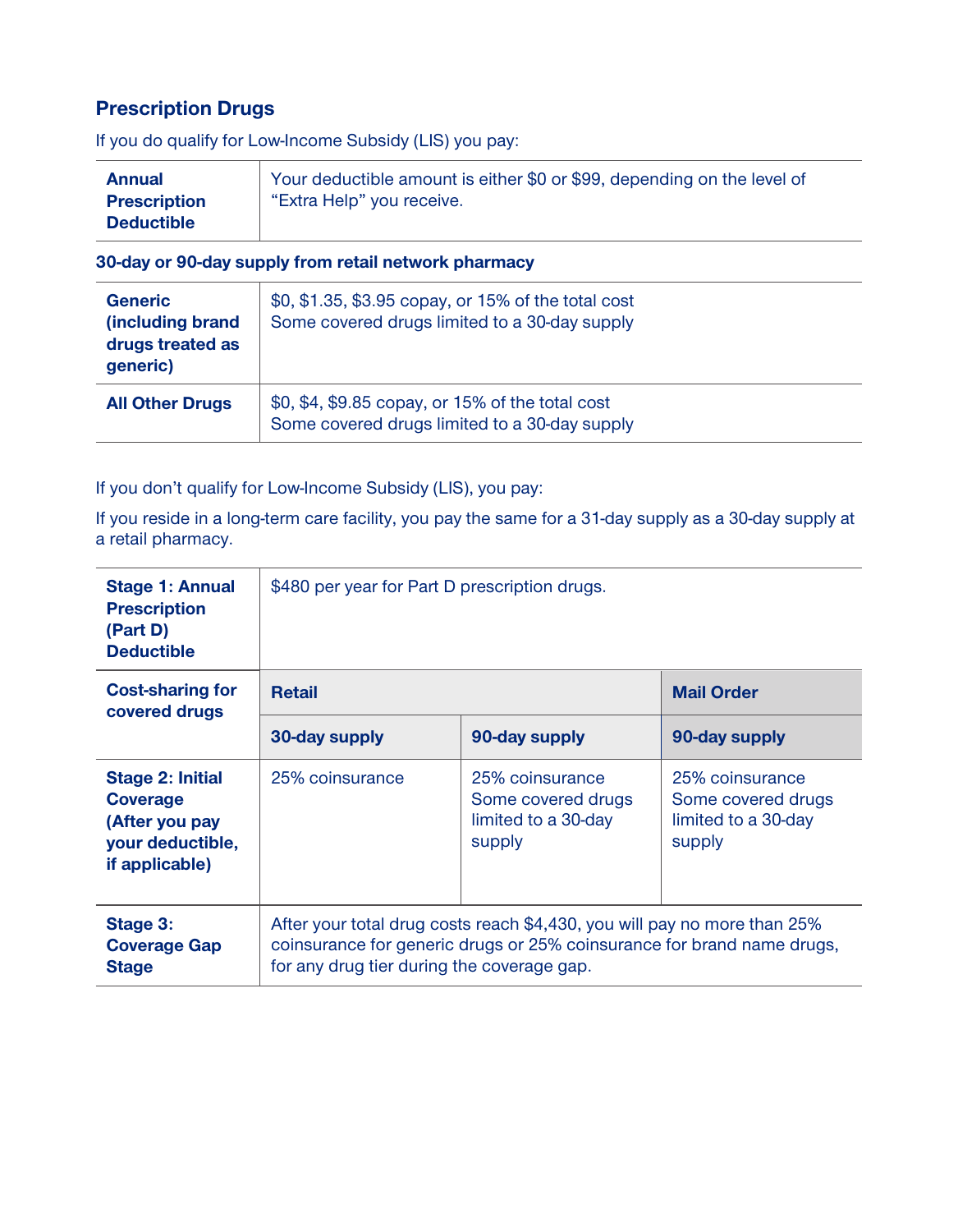| Stage 4:<br><b>Catastrophic</b><br><b>Coverage</b> | After your yearly out-of-pocket drug costs (including drugs purchased<br>through your retail pharmacy and through mail order) reach \$7,050, you<br>pay the greater of: |
|----------------------------------------------------|-------------------------------------------------------------------------------------------------------------------------------------------------------------------------|
|                                                    | □5% coinsurance, or<br>□ \$3.95 copay for generic (including brand drugs treated as generic) and<br>a \$9.85 copay for all other drugs.                                 |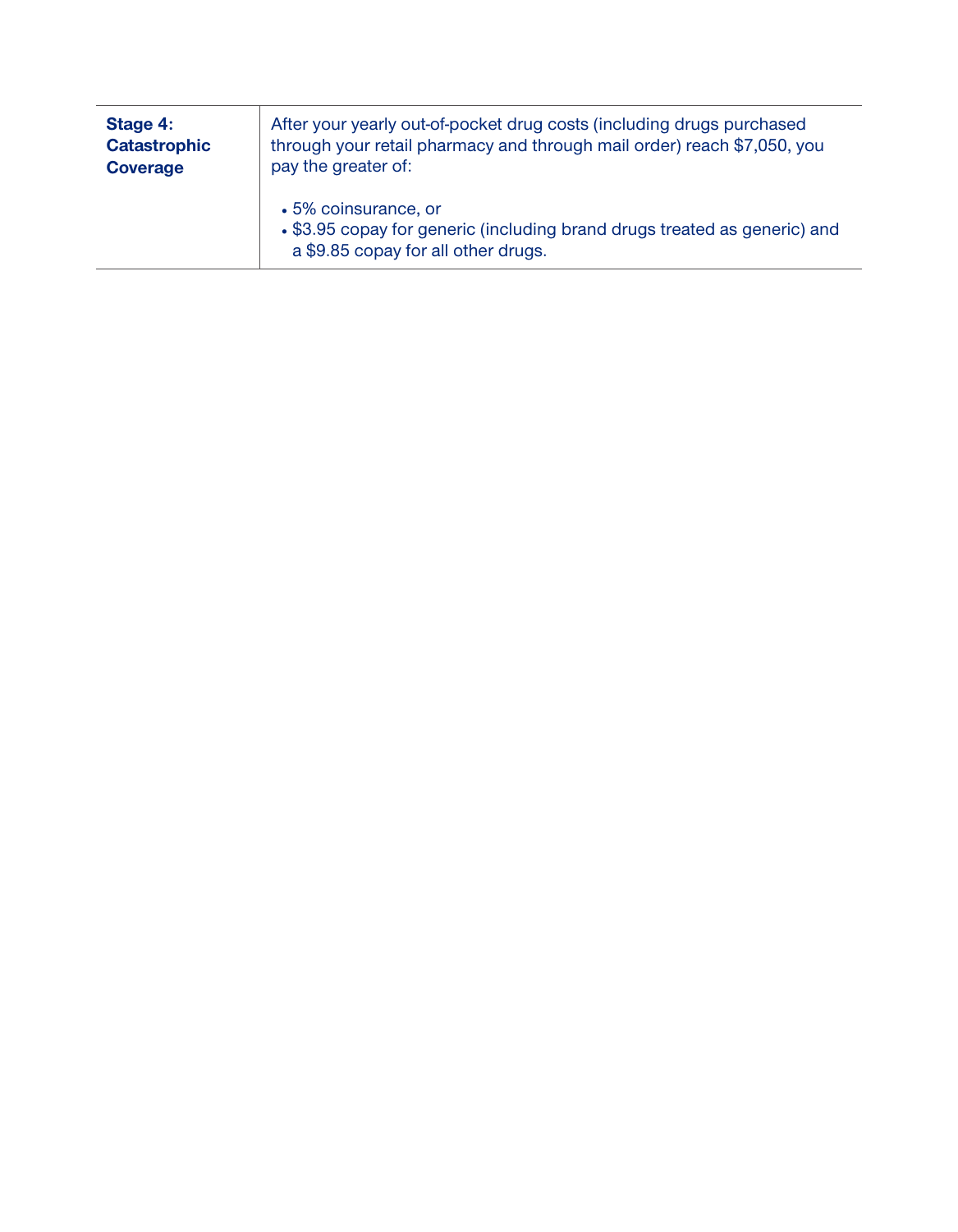## **Additional Benefits**

|                                      |                                                                                                                       | <b>In-Network</b>                                                                                                                                                                                                                                                                                                                                                                                                                                                                                                                                                                                                             | <b>Out-of-Network</b> |
|--------------------------------------|-----------------------------------------------------------------------------------------------------------------------|-------------------------------------------------------------------------------------------------------------------------------------------------------------------------------------------------------------------------------------------------------------------------------------------------------------------------------------------------------------------------------------------------------------------------------------------------------------------------------------------------------------------------------------------------------------------------------------------------------------------------------|-----------------------|
| <b>Chiropractic</b><br><b>Care</b>   | Medicare-covered<br>chiropractic care<br>(manual<br>manipulation of<br>the spine to<br>correct<br>subluxation) $^{2}$ | \$0 copay - 20%<br>coinsurance                                                                                                                                                                                                                                                                                                                                                                                                                                                                                                                                                                                                | 30% coinsurance       |
| <b>Diabetes</b><br><b>Management</b> | <b>Diabetes</b><br>monitoring<br>supplies <sup>2</sup>                                                                | \$0 copay<br>We only cover Accu-<br>Chek <sup>®</sup> and OneTouch <sup>®</sup><br>brands.<br>Covered glucose<br>monitors include:<br>OneTouch Verio Flex <sup>®</sup> ,<br><b>OneTouch Verio</b><br>Reflect <sup>®</sup> , OneTouch <sup>®</sup><br>Verio, OneTouch <sup>®</sup> Ultra 2,<br>Accu-Chek <sup>®</sup> Guide Me,<br>and Accu-Chek <sup>®</sup> Guide.<br><b>Test strips: OneTouch</b><br>Verio <sup>®</sup> , OneTouch Ultra <sup>®</sup> ,<br>Accu-Chek <sup>®</sup> Guide,<br>Accu-Chek <sup>®</sup> Aviva Plus,<br>and Accu-Chek <sup>®</sup><br>SmartView.<br>Other brands are not<br>covered by your plan. | 50% coinsurance       |
|                                      | <b>Diabetes Self-</b><br>management<br>training                                                                       | \$0 copay                                                                                                                                                                                                                                                                                                                                                                                                                                                                                                                                                                                                                     | 30% coinsurance       |
|                                      | Therapeutic<br>shoes or inserts <sup>2</sup>                                                                          | \$0 copay - 20%<br>coinsurance                                                                                                                                                                                                                                                                                                                                                                                                                                                                                                                                                                                                | 50% coinsurance       |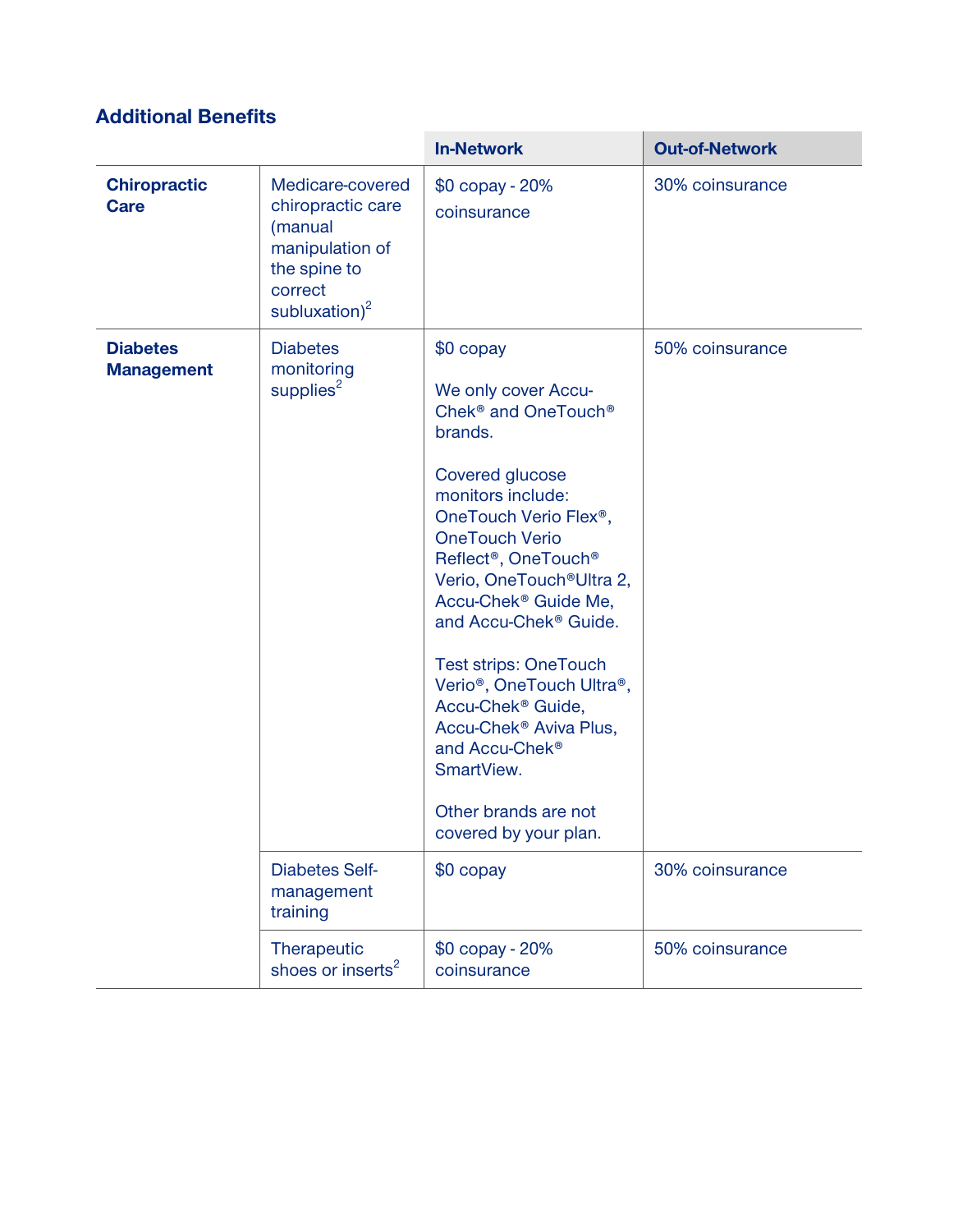### **Additional Benefits**

|                                                                                    |                                                                           | <b>In-Network</b>                                                                                                                                                                                                                        | <b>Out-of-Network</b>                                            |
|------------------------------------------------------------------------------------|---------------------------------------------------------------------------|------------------------------------------------------------------------------------------------------------------------------------------------------------------------------------------------------------------------------------------|------------------------------------------------------------------|
| <b>Durable Medical</b><br><b>Equipment</b><br>(DME) and<br><b>Related Supplies</b> | <b>Durable Medical</b><br>Equipment (e.g.,<br>wheelchairs.<br>$oxygen)^2$ | \$0 copay - 20%<br>coinsurance                                                                                                                                                                                                           | 50% coinsurance                                                  |
|                                                                                    | Prosthetics (e.g.,<br>braces, artificial<br>$\text{limbs}$ <sup>2</sup>   | \$0 copay - 20%<br>coinsurance                                                                                                                                                                                                           | 50% coinsurance                                                  |
| <b>Fitness program</b>                                                             |                                                                           | Renew Active provides a standard gym membership<br>to an extensive network of fitness locations<br>nationwide, plus a personalized fitness plan, online<br>fitness classes, and an online brain health program all<br>at no cost to you. |                                                                  |
| <b>Foot Care</b><br>(podiatry                                                      | Foot exams and<br>treatment <sup>2</sup>                                  | \$0 copay - 20%<br>coinsurance                                                                                                                                                                                                           | 30% coinsurance                                                  |
| services)                                                                          | Routine foot care                                                         | \$0 copay; for each visit<br>up to 4 visits every year*                                                                                                                                                                                  | 30% coinsurance; for<br>each visit up to 4 visits<br>every year* |
| Home Health Care <sup>2</sup>                                                      |                                                                           | \$0 copay                                                                                                                                                                                                                                | 50% coinsurance                                                  |
| <b>Hospice</b>                                                                     |                                                                           | You pay nothing for hospice care from any Medicare-<br>approved hospice. You may have to pay part of the<br>costs for drugs and respite care. Hospice is covered<br>by Original Medicare, outside of our plan.                           |                                                                  |
| <b>NurseLine</b>                                                                   |                                                                           | Speak with a registered nurse (RN) 24 hours a day, 7<br>days a week.                                                                                                                                                                     |                                                                  |
| <b>Occupational Therapy Visit<sup>2</sup></b>                                      |                                                                           | \$0 copay - 20%<br>coinsurance                                                                                                                                                                                                           | 30% coinsurance                                                  |
| <b>Opioid Treatment Program Services<sup>2</sup></b>                               |                                                                           | \$0 copay                                                                                                                                                                                                                                | \$0 copay                                                        |
| <b>Outpatient</b><br><b>Substance</b><br><b>Abuse</b>                              | Outpatient group<br>therapy visit <sup>2</sup>                            | \$0 copay - 20%<br>coinsurance                                                                                                                                                                                                           | 30% coinsurance                                                  |
|                                                                                    | Outpatient<br>individual therapy<br>visit <sup>2</sup>                    | \$0 copay - 20%<br>coinsurance                                                                                                                                                                                                           | 30% coinsurance                                                  |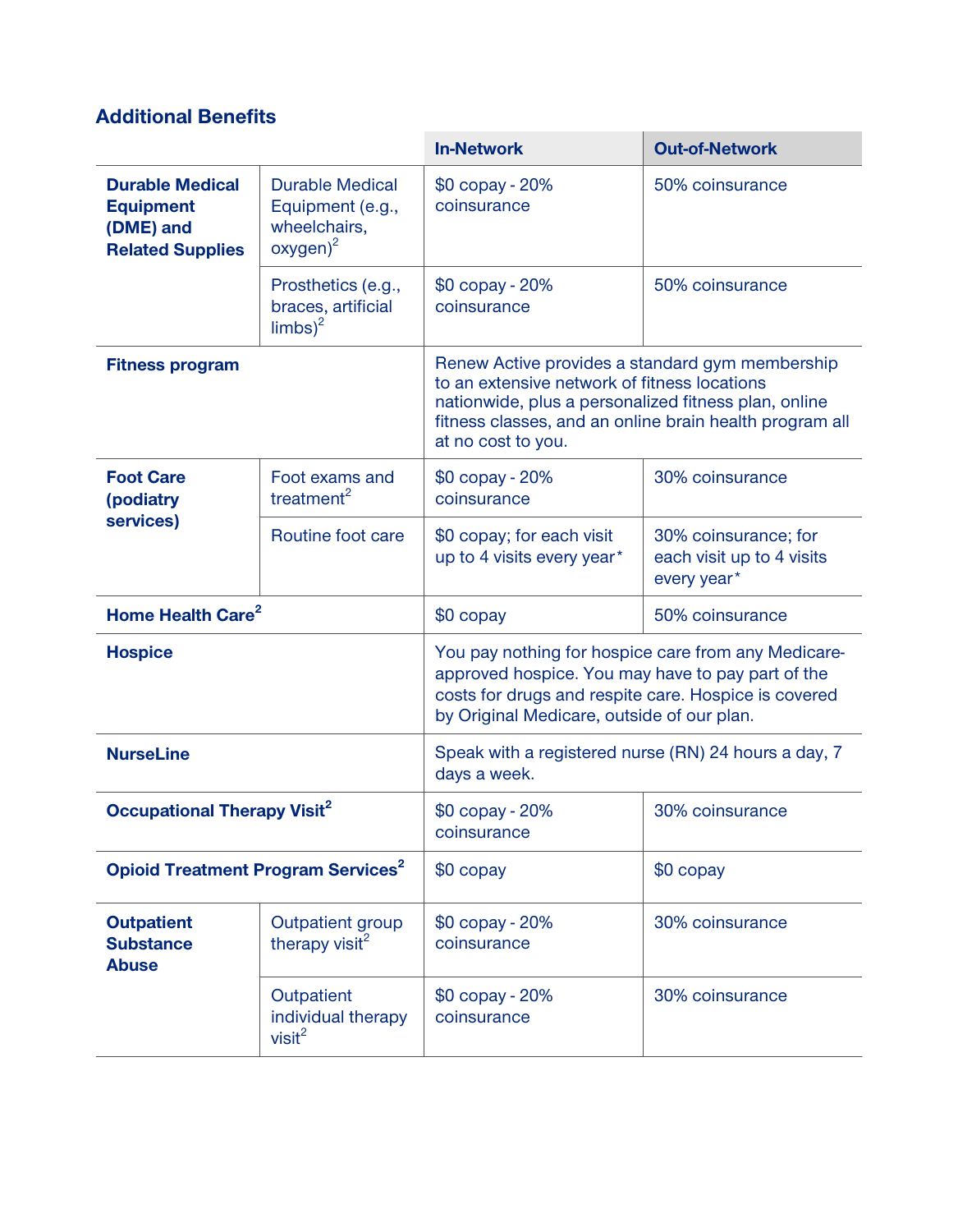## **Additional Benefits**

|                                                | <b>In-Network</b>                                                                                                                                                                                         | <b>Out-of-Network</b> |
|------------------------------------------------|-----------------------------------------------------------------------------------------------------------------------------------------------------------------------------------------------------------|-----------------------|
| <b>Over-the-Counter (OTC) Products</b><br>Card | \$210 credit on a prepaid card every quarter to<br>purchase approved health products from network<br>retail locations. Order online, over the phone, or by<br>mail through your Over-the-Counter catalog. |                       |
| <b>Renal Dialysis<sup>2</sup></b>              | \$0 copay - 20%<br>coinsurance                                                                                                                                                                            | 20% coinsurance       |

**Services with a 2 may require your provider to obtain prior authorization from the plan for innetwork benefits.**

**\*Benefits are combined in and out-of-network**